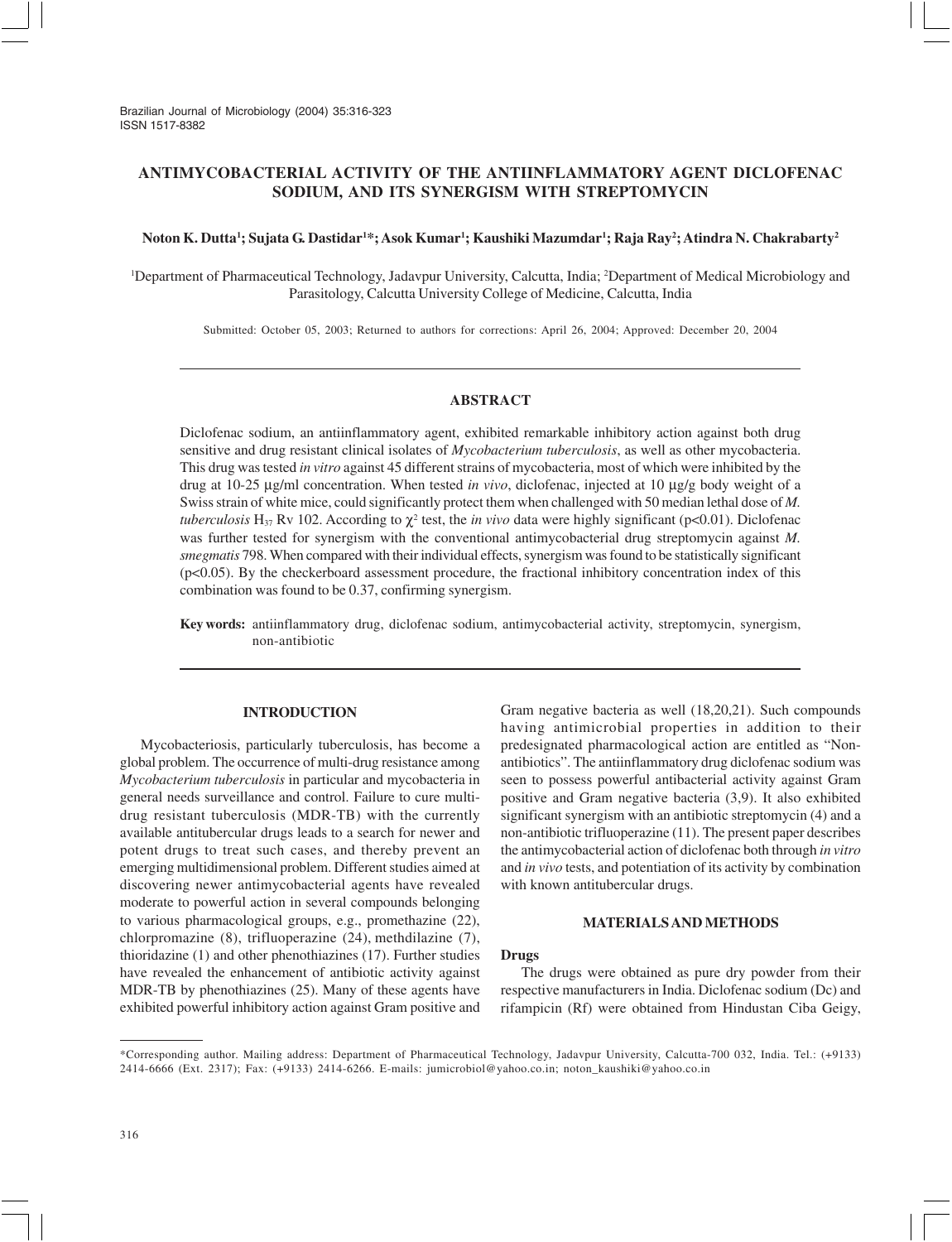#### **Bacteria**

Forty-five strains of mycobacteria were tested. The strains and their sources are given in Table 1. The strains were identified by Radiometric method (BACTEC 460) and biochemical tests (Niacin, Nitrate, Urease, Catalase, Tween80, Tellurite and 5% NaCl tests).

### **Media**

Liquid medium used was Kirchner's Liquid medium (KLM) (16), which was used to grow and suspend the organisms.

Solid medium was Lowenstein Jensen Medium (LJM), prepared as described by the International Union Against Tuberculosis and Lung Diseases (IUT, 1955) (15).

## **Preparation of inocula for susceptibility tests**

The bacterium was first grown in KLM. The inoculum was prepared by homogenizing the KLM culture with glass beads, spinning down the larger particles, and matching the supernate against Mc Farland's standard (23).

# **Determination of minimum inhibitory concentration (MIC) of antibiotics / non- antibiotics against different strains of mycobacteria**

While determining MIC by tube dilution method (12), Sm, Rf, INH and Eb each were used in the following concentrations (µg/ml) in KLM: 0 (Control), 0.25, 0.5, 1, 2, 4 and 8. Dc was used in KLM in concentrations of 0 (Control), 5, 10, 15, 20, 25 and 50

µg/ml. For some selected strains, the drug was tested in concentrations  $\pm 2$  of its MIC value, in order to find out its mean ± standard deviation values with respect to those organisms. Amount of inoculum used to inoculate each tube above was 0.01 ml. Incubation was done at 37ºC for 10-20 days as required.

The MIC of each organism was defined as the lowest concentration of antibiotic where the growth obtained was reduced to 1% or less when compared to the control slopes. All the tests were run in duplicate. The resistant strains were further processed for determining the resistant break point by using 8, 16, 32, 64 and 128 µg/ml of the drug in LJM. The following were the MIC levels of primary antitubercular drugs indicating resistance - streptomycin (Sm)  $\geq$  32 mg/l, isoniazid (INH)  $\geq$  1 mg/l, rifampicin (Rf)  $\geq$  128 mg/l and ethambutol (Eb)  $\geq$  8 mg/l.

# **Determination of synergism between Dc and Sm by disc diffusion tests (5)**

0.5 ml of inoculum was applied on LJM, poured in plates. Filter paper discs (Whatman No.1) containing 50 µg of Dc and 10 µg of Sm were placed on the LJM, and incubation was done at 37ºC. The clear zones of inhibition around each disc individually or in combination were measured in three different directions to obtain the mean values of each test. The increase or decrease of surface area  $(\pi r^2)$  due to a particular combination as well as those due to single effects was statistically evaluated by  $\chi^2$  test (6) for the level of significance of alteration. The occurrence of mutual influence /interference when drugs were used in combination was assessed as (i) indifference, when both tangential circles of inhibition were unaffected, (ii) antagonism, when the circles receded and assumed kidney shape, (iii) synergism (24), when the circles enlarged. The

| <b>Table 1.</b> Source of mycobacterial strains tested. |  |
|---------------------------------------------------------|--|
|---------------------------------------------------------|--|

| Mycobacteria                                                                                                                                                                                                                                  | Source                                                         |  |  |  |
|-----------------------------------------------------------------------------------------------------------------------------------------------------------------------------------------------------------------------------------------------|----------------------------------------------------------------|--|--|--|
| <b>Reference strains</b><br><i>M.</i> tuberculosis $H_{37}$ Ry102,<br>$H_{37}$ Ra16                                                                                                                                                           | Tuberculosis Research Center, Chennai,<br>ICMR, Govt. of India |  |  |  |
| M. marinum 50, M. scrofulaceum 1323, M. gordonae 1324,<br>M. flavescens 1541, M. xenopi 160, M. avium 724,<br>M. intracellulare 1406, M. terrae 1450, M. trivate 1453,<br>M. smegmatis 798, M. smegmatis 1546, M. fortuitum 1529, M. phlei L1 | Central JALMA Institute for Leprosy, ICMR,<br>Agra, India      |  |  |  |
| <b>Clinical strains</b><br><i>M. tuberculosis</i> Bajaj, J15, N23, 912042, 911928, 905574,<br>911454,910708,911831,905358,911447,911884,912234,91<br>1677,90657,912359,911337,912073,912447,912056,91105<br>3.906909                          | Tuberculosis Research Centre, Chennai, India                   |  |  |  |
| M. tuberculosis BTA1, BTA2, BTA3, BTA4, BTA5,<br>BTA6, BTA7, BTA8                                                                                                                                                                             | Bengal Tuberculosis Association (BTA),<br>Calcutta, India      |  |  |  |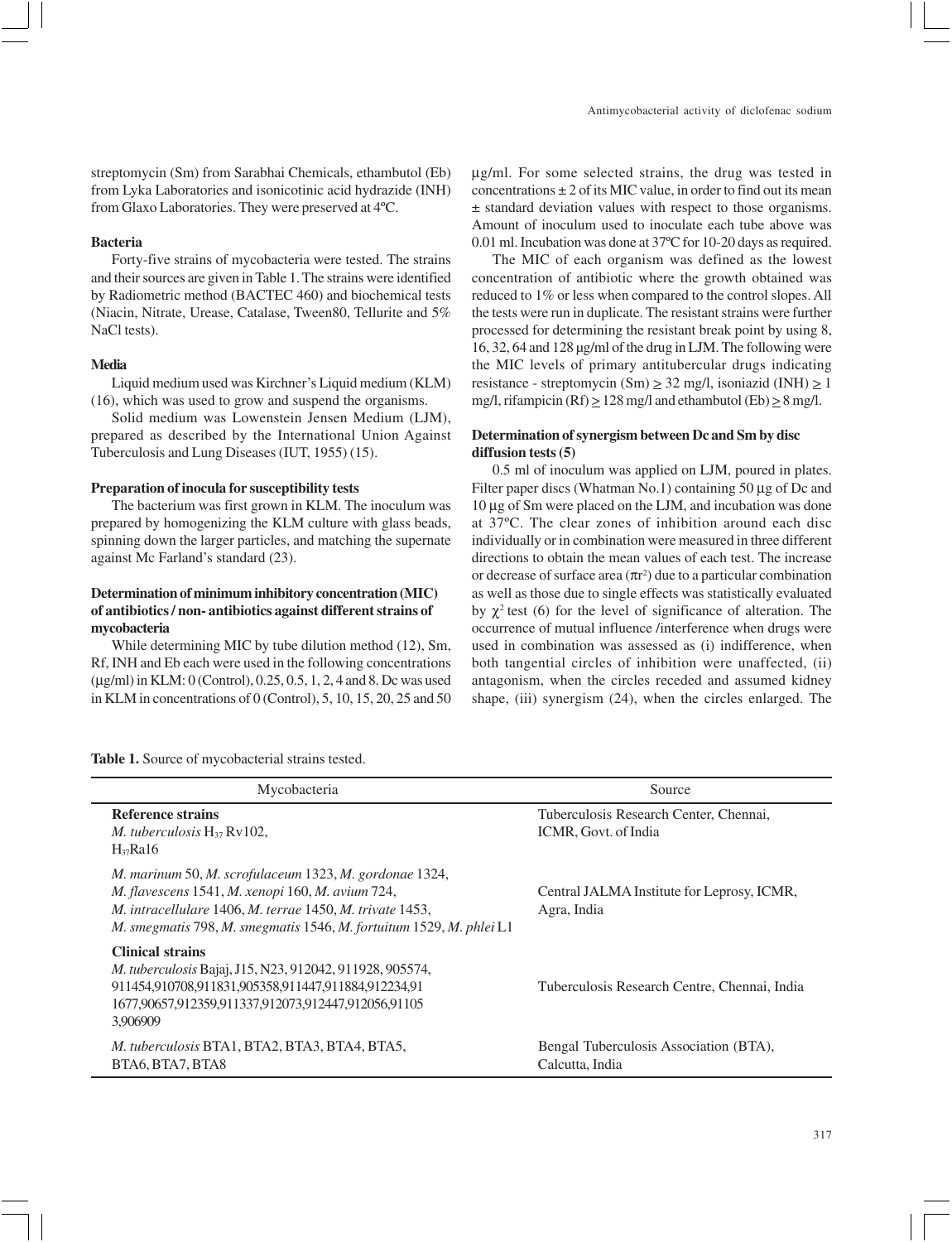combined effects of two drugs were further determined by the checkerboard dilution technique for derivation of the Fractional Inhibitory Concentration (FIC) indices (19). The checkerboard was such arranged that in the first horizontal row, all the tubes had 80 µg/ml of Dc in KLM against 0, 0.25, 0.5, 1, 2, 4 and 8 µg/ ml of Sm in a final volume of 2 ml. The same was followed in the next 6 rows with 40, 20, 10, 5, 2.5 and 0 µg/ml of Dc, respectively. The index was calculated as -

| Agent A  | Agent B  |                       |
|----------|----------|-----------------------|
|          |          | $\equiv$ FICA + FIC B |
| MIC of A | MIC of B |                       |

## **Bactericidal activity**

It was measured as the average reduction in  $log_{10}$  colony forming units (CFU)/ml/day when exposed to the respective concentration of the drug. In this test, MIC of an antibiotic or an antimicrobic agent was taken to be the lowest concentration that inhibited visible bacterial growth *in vitro* after incubation upto 7 days at 37ºC, using an initial inoculum of *ca*.105 CFU/ml. The minimum bactericidal concentration (MBC) of these agents was determined by subculturing from the tube of MIC dilution to antibiotic free solid medium (LJM) and determining the % kill [(CFU survivors  $/ 10^5$ ) x 100] and incubating at 37°C for 3 weeks for colonies to develop (6). Similar culture inoculum from the drug free medium provided the control.

### **Animal Experiments**

Swiss albino mice maintained in our animal house were used in this study; the animals were maintained at standard conditions at  $21 \pm 1$ °C and 50-60% relative humidity with a photoperiod of 14:10 h of light-darkness. Water and a dry pellet diet were given *ad libitum. M. tuberculosis* H<sub>37</sub> Rv 102 was the test bacterium as it was naturally virulent to mice. The median lethal dose  $(MLD/LD<sub>50</sub>)$  of the strain (after repeated passage through mice) was determined by using graded challenges in batches of mice and recording the mortality upto 30 days. The  $LD_{50}$  was not affected by freeze-drying and reconstitution. Reproducibility of the challenge dose was ensured by standardizing its optical density at 640nm in a Klett-Summerson colorimeter to obtain the desired CFU on KLM.

Systemic infections were produced in groups of 20 inbred Swiss Albino male mice (*ca*. 18-20 g). Each mouse was administered intraperitoneally 0.05 ml of a suspension (containing 0.5 mg homogenized KLM culture deposit, representing  $c < 9 \times 10^9$  CFU) (13); of these, 10 were protected by Dc (dose 10 µg/g body weight/day x 6 weeks) while the other 10 did not receive any drug and served as the control. The viscera from the animals autopsied 6 weeks after infection were obtained, taking strict precaution respecting sterility and examined for macroscopic lesions of systemic infections, e.g., tubercles and caseation, both for the treated and untreated

groups (27). Portions of each organ were processed for histological study of the lesions, while the remainder were homogenized aseptically in sterile glass homogenisers in saline, examined under the microscope as stained smears (Hematoxylin and Eosin, as well as, Ziehl-Neelsen stains) for presence of acid fast bacilli (AFB)/ and contaminants, and inoculated onto nutrient/blood agar plates to determine rapid growth, if any. Sterile specimens (as well as contaminated specimens after adequate decontamination by Petroff's method) were plated out on LJM in 0.1 ml amounts and examined for growth of the infecting *M. tuberculosis*. The growth was confirmed by Radiometric method.

### **RESULTS**

## **Minimum inhibitory concentration (MIC) of Sm/Rf and Dc against different strains of mycobacteria**

The MIC of different agents with respect to 45 strains of mycobacteria tested is given in Table 2. The MIC of Dc is much higher (5-6 times) than the MIC of the conventional antimycobacterial drugs (Sm/Rf). It can also be seen that the MIC of Dc as well as Sm and Rf is higher against the MDR strains as compared to the sensitive strains.

Out of 45 strains of mycobacteria tested, 5 strains (*M. tuberculosis* Bajaj, J15, N23, H37Rv102 and H37Ra16) were inhibited by diclofenac at 10 µg/ml, while 13 strains (*M. marinum* 50, *M. scrofulaceum* 1323, *M. gordonae* 1324, *M. flavescens* 1541, *M. xenopi* 160, *M. avium* 724, *M. intracellulare* 1406, *M. terrae* 1450, *M. trivate* 1453, *M. fortuitum* 1529, *M. phlei* L1*, M. smegmatis* 798, *M. smegmatis* 1546) were inhibited at 15 µg/ml of Dc. These 18 strains were highly to moderately sensitive with respect to conventional antitubercular drugs. Eight strains (*M. tuberculosis* BTA1, BTA2, BTA3, BTA4, BTA5, BTA6, BTA7, BTA8) were found to be multidrug resistant. They were inhibited by Dc at 20 µg/ml. Finally, *M. tuberculosis* 912042, 911928, 905574, 911454, 910708, 911831, 905358, 911447, 911884, 912234, 911677, 90657, 912359, 911337, 912073, 912447, 912056, 911053, 906909 were inhibited by Dc at 25 µg/ml. These strains were polydrug resistant. The susceptible strains like  $M$ . tuberculosis  $H_{37}Rv102$ were inhibited at lower doses of conventional antitubercular agents (0.5 to 2 µg/ml), while the single-, poly- and multidrug resistant clinical isolates (like *M. smegmatis* 798, *M. tuberculosis* 912042 and *M. tuberculosis* BTA8 and so on) were inhibited at much higher concentrations, and some were even resistant. MIC of Dc against *M. tuberculosis* H37Rv102 was 10 µg/ml, while it was 25 µg/ml for the drug-resistant strains. The MIC values of Dc in terms of mean  $\pm$  standard deviation with respect to five strains (*M. tuberculosis* H37Rv102*, M. intracellulare* 1406*, M. smegmatis* 798*, M. tuberculosis* BTA1 and *M. tuberculosis* 912042) are given in Table 2. It was noticed that even the multidrug resistant strains like were susceptible to diclofenac, although at a higher concentration (25 µg/ml).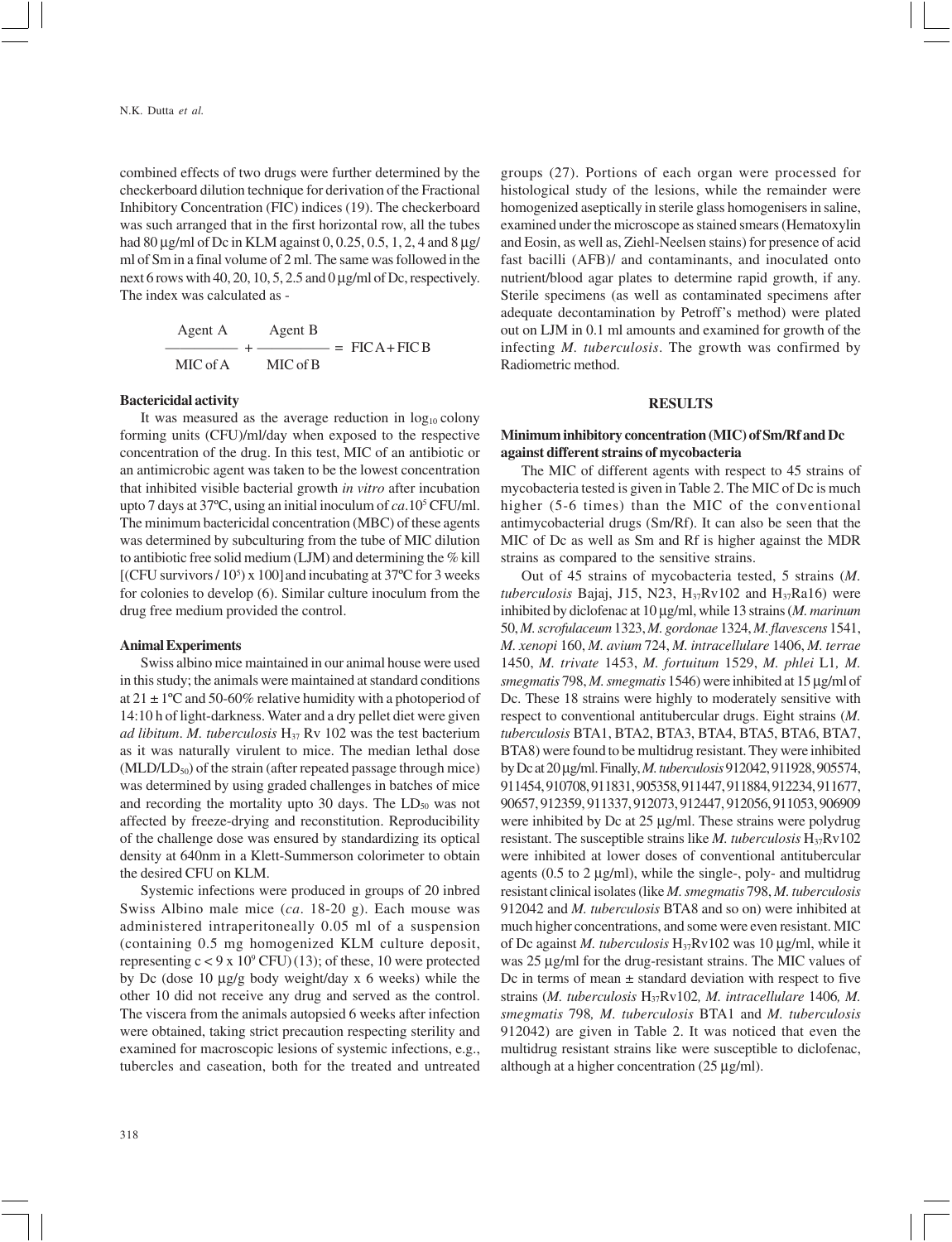**Table 2.** Minimum inhibitory concentration (MIC) of diclofenac, rifampicin and streptomycin.

| <b>Strains</b>                                                                                                                                                                                                                       |    | MIC(µg/ml) |         |  |  |
|--------------------------------------------------------------------------------------------------------------------------------------------------------------------------------------------------------------------------------------|----|------------|---------|--|--|
|                                                                                                                                                                                                                                      | Dc | <b>Sm</b>  | Rf      |  |  |
| <b>Highly sensitive</b><br>M. tuberculosis Bajaj, J15,<br>N23, $H_{37}$ Rv102, $H_{37}$ Ra16                                                                                                                                         | 10 | $0.25 - 2$ | $0.5-2$ |  |  |
| <b>Moderately sensitive</b><br>M. marinum 50, M. scrofulaceum 1323, M. gordonae 1324, M. flavescens 1541,<br>M. xenopi 160, M. avium 724, M. intracellulare 1406, M. terrae 1450, M. trivate 1453,<br>M. fortuitum 1529, M. phlei L1 | 15 | $0.5 - 2$  | $1-2$   |  |  |
| M. smegmatis 798, M. smegmatis 1546                                                                                                                                                                                                  | 15 | 2          | 2       |  |  |
| <b>Multidrug Resistant</b><br>M. tuberculosis BTA1, BTA2, BTA3, BTA4, BTA5, BTA6, BTA7, BTA8                                                                                                                                         | 20 | $4-8$      | $4-8$   |  |  |
| Polydrug resistant<br>M. tuberculosis 912042, 911928, 905574, 911454, 910708, 911831, 905358, 911447,<br>911884, 912234, 911677, 90657, 912359, 911337, 912073, 912447, 912056, 911053, 906909                                       | 25 | >8         | >8      |  |  |

## **Activity of Dc against** *M. tuberculosis* **H37Rv 102**

The MIC and MBC of Dc against *M. tuberculosis* H<sub>37</sub>Rv 102 were 10 and 40  $\mu$ g/ml respectively, i.e., the MBC value was 4 times higher than the MIC value for a complete killing of the population in the initial inoculum. The bactericidal activity was 0.33 with 40 µg/ml of Dc on day 3; it was 0.27 with 40 µg/ml and  $0.16$  with  $20 \mu g/ml$  on day 7 (Table 3, Fig. 1).

### **Synergism between Dc and Sm by disc diffusion tests**

The synergism between Dc and Sm with respect to *M. smegmatis* 798 is shown in Fig. 2. The individual average inhibition zone for Sm was 17.2 mm and for Dc was 16.6 mm, while their combined activity was synergistic; the inhibition zone for Sm increased by 0.8 mm while that of Dc increased by 0.5 mm. The percentage increase of surface area of inhibition zones was 9.52 and 6.12 for Sm and Dc, respectively (Table 4). Statistical analysis of these values by Student's 't' test showed the result was significant (p<0.05). The FIC index for *M. smegmatis* 798 was 0.37, thus confirming synergism between Dc and Sm. (Fig. 3).

## *In vivo* **assessment**

Table 5 shows that of the 10 animals in the untreated group, all developed minute tubercles in the liver, 5 in the spleen, 5 in the lungs and 9 in the peritoneum and intestines; microscopic necrosis suggestive of caseation was found in the liver of 3 animals and in the spleen, peritoneum and intestines each in one animal. Smears for acid-fast bacilli by Z-N stain, from centrifuged deposits (for 100 fields) of tissue homogenates,

**Table 3.** Activity of Dc against *M. tuberculosis* H 37 Rv102.

| Conc.        | Viable counts $(log_{10} CFU/ml)$ on day |              |            |  |  |  |
|--------------|------------------------------------------|--------------|------------|--|--|--|
| $(\mu g/ml)$ |                                          |              |            |  |  |  |
| Nil          | 4.60                                     | 6.16         | 8.39       |  |  |  |
| 40           | 4.60                                     | $3.60(0.3)*$ | 2.66(0.27) |  |  |  |
| 20           | 4.60                                     | 4.94         | 4.23(0.16) |  |  |  |
| 10           | 4.60                                     | 5.58         | 6.03       |  |  |  |

\*Bactericidal activity.



**Figure 1.** Bactericidal activity of diclofenac sodium against *Mycobacterium tuberculosis* H<sub>37</sub> Rv102.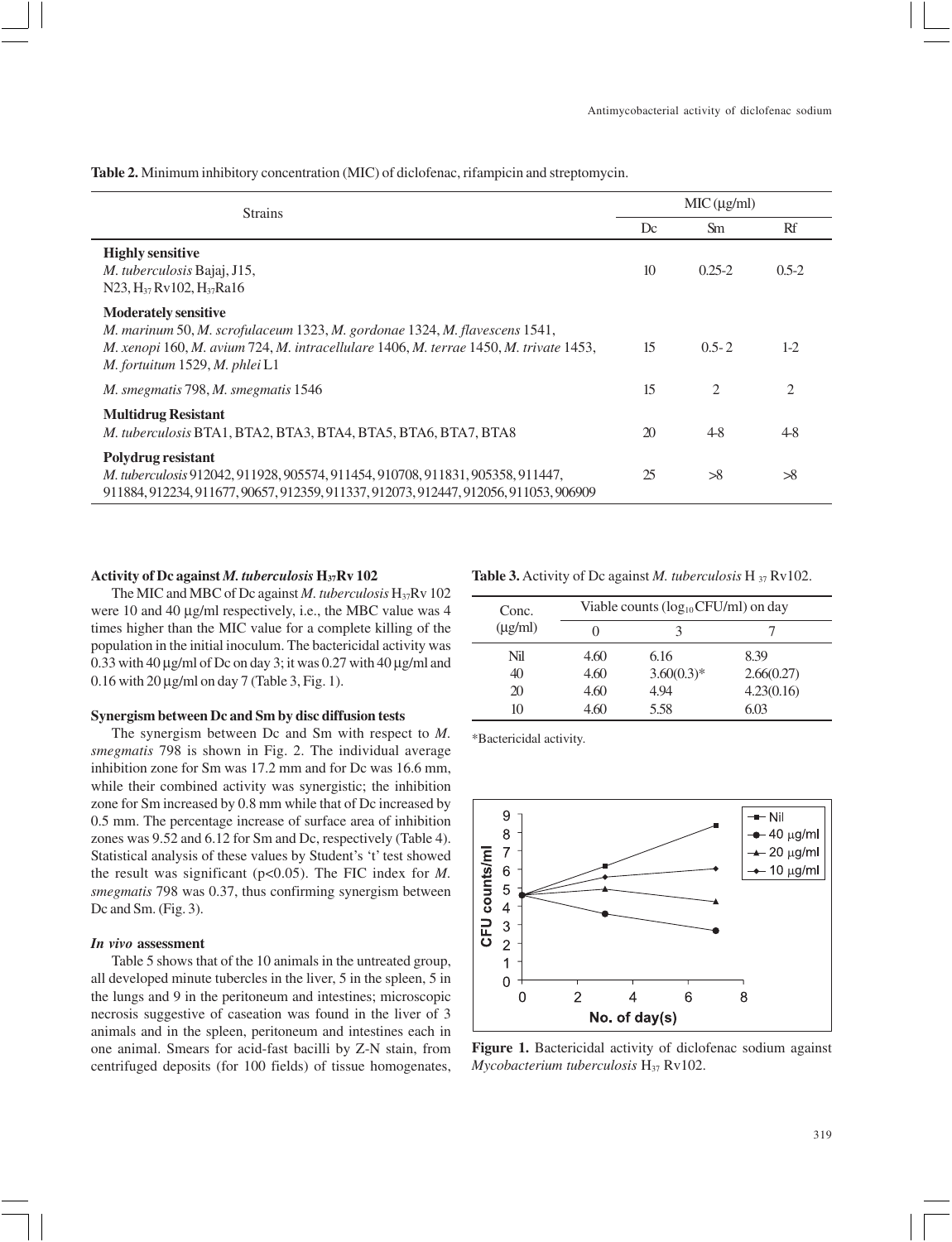

**Figure 2.** Synergism between diclofenac (50 µg/ml) and streptomycin (10 µg/ml) against *Mycobacterium smegmatis* 798.

showed all 10 animals to be smear positive at the time of autopsy, which suggested successful infections in these animals. In contrast, macroscopic examination of the treated group (10 animals) showed tiny tubercles to be present in some of the liver specimens (2) and in the spleen, peritoneum, as well as in the intestine (3 each), but in the lungs, Z-N stained smears showed presence of AFB only in 4 cases (Table 5). In 5 animals of the untreated group, *M. tuberculosis* H37Rv 102 could actually be recovered on subculture (as confirmed by BACTEC test) in comparison with only one of the treated groups, which appeared to be significant ( $p<0.01$ ). The failure to recover the bacterium in other untreated animals was probably due to a non-viability of these bacilli, although these could readily be detected in smears in all cases. The histopathological sections of liver also revealed a considerable decrease in number of infiltrations in infected mice treated with Dc as compared to the untreated ones.

## **DISCUSSION**

The non-steroidal antiinflammatory drug Dc had proved to be a powerful bactericidal antimicrobic agent, when tested against a large number of Gram positive and Gram negative bacteria, the MIC ranging from 25-100 µg/ml in most of the instances, and even lower in some cases. This bactericidal agent could also offer significant protection to mice, when challenged with a virulent bacterium (3,9). Moreover, the antibacterial activity of Dc was found to be due to its inhibition of bacterial DNA synthesis, which was demonstrated using  $2 \mu$  Ci ( ${}^{3}$ H) deoxythymidine uptake (10). Further studies on the combined



**Figure 3.** Assessment of antimycobacterial combination by checkerboard.

effects of Dc and Sm, as well as Dc and the non-antibiotic trifluoperazine on Gram positive and Gram negative bacteria provided significant synergism both through *in vitro* and *in vivo* experiments (4,11).

In the present study, Dc has shown a remarkable antitubercular activity against a number of mycobacteria. Streptomycin and rifampicin are known conventional antitubercular drugs, and their MIC ranged from 0.5 to 8 µg/ml with respect to most of the strains tested. The susceptible strains like *M. tuberculosis*  $H_{37}Rv102$  were inhibited at lower doses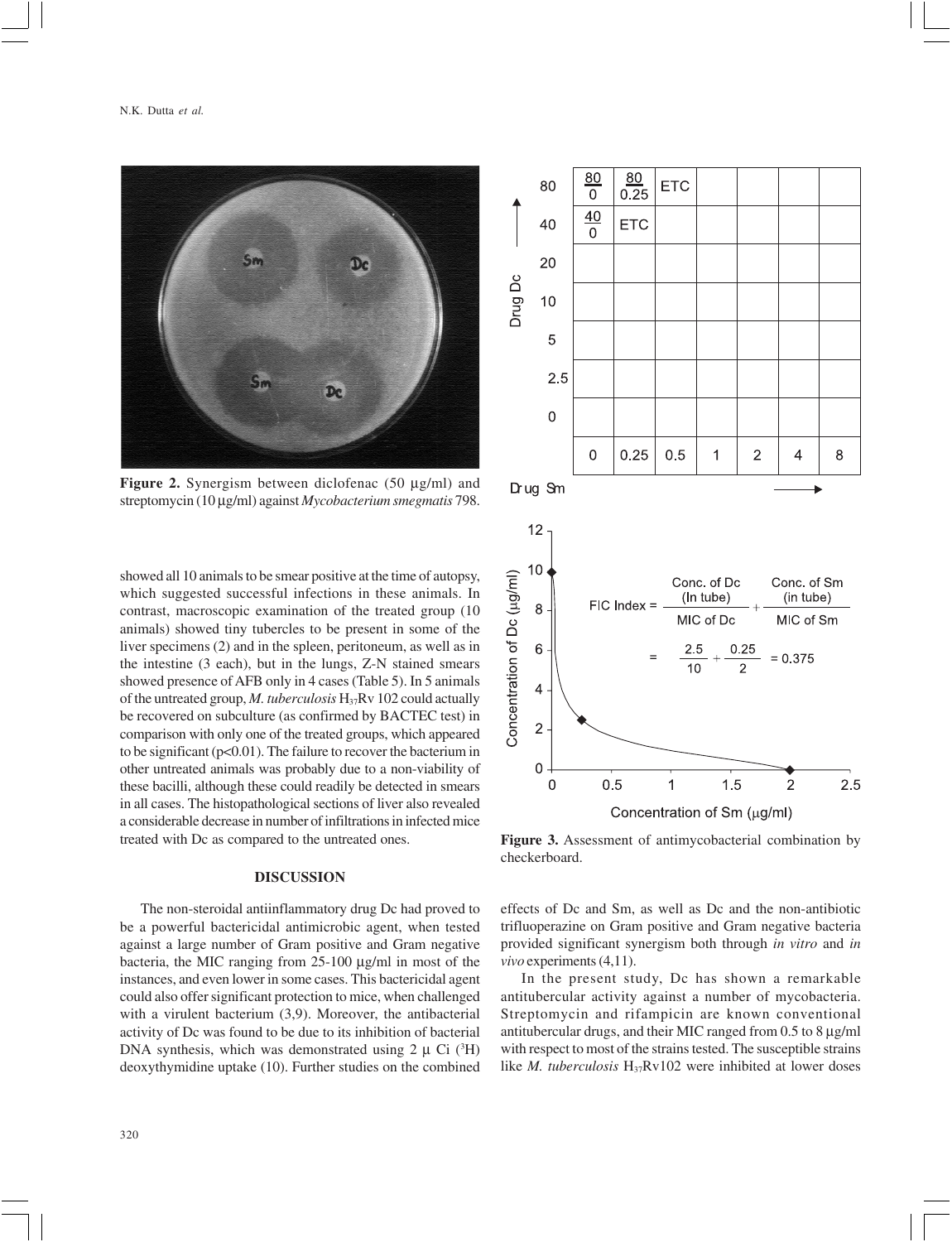**Table 4.** Individual and combined (synergistic) effects of Sm and Dc on *M. smegmatis* 798.

|                                           | Diameter of the inhibition zone in mm <sup>2</sup> |  |  |                                                                 |                                                                                                   |     |  |
|-------------------------------------------|----------------------------------------------------|--|--|-----------------------------------------------------------------|---------------------------------------------------------------------------------------------------|-----|--|
| Strain                                    |                                                    |  |  |                                                                 | $Single(A)$ Combined (B) Percentage increase<br>Drug Effect Drug Effect on the basis of $\pi r^2$ |     |  |
|                                           |                                                    |  |  | $\text{Sm } 10^* \text{ Dc } 50 \text{ Sm } 10 + \text{Dc } 50$ | Sm.                                                                                               | Dc  |  |
| <i>M. smegmatis</i> 798 17.2 16.6 18 17.1 |                                                    |  |  |                                                                 | 9.52                                                                                              | 612 |  |

\*Amount  $(\mu g)$  of the drug /disc; Mean surface area of the inhibition zone  $(mm^2)$  was calculated as πr 2 on the basis of their mean diameter (2r) and % increase was calculated as  $(B-A)/A \times 100$ , which was statistically significant (p<0.05).

**Table 5.** Effects of Dc<sup>a</sup> on *M. tuberculosis*  $H_{37}$  Rv 102<sup>b</sup> infection in mice.

|                        |      | Liver Spleen | Peritoneum/<br>Intestine | Lung     | Cumulative Recovery of<br>value |                 | $H_{37}Rv102$ in<br>Smears Culture |
|------------------------|------|--------------|--------------------------|----------|---------------------------------|-----------------|------------------------------------|
| Untreated (10)         |      |              |                          |          |                                 |                 |                                    |
| Smears AFB $(+)$ 10/10 |      | 10/10        | 10/10                    | 10/10    | 40/40                           |                 |                                    |
| <b>Tubercles</b>       | 10   | 5            | 9                        | 5        | 29                              | 10 <sup>c</sup> |                                    |
| Caseation              | 3    |              |                          | $\theta$ | 5                               |                 |                                    |
| Treated (10)           |      |              |                          |          |                                 |                 |                                    |
| Smears AFB $(+)$       | 0/10 | 2/10         | 2/10                     | 0/10     | 4/40                            |                 |                                    |
| <b>Tubercles</b>       | 2    | 3            | 3                        | 0        | 8                               | 4 <sup>d</sup>  |                                    |
| Caseation              | 0    |              |                          |          |                                 |                 |                                    |

Untreated, did not receive Dc; Treated, received Dc; <sup>a</sup> 10 µg/g body wt./day; <sup>b</sup> 4.5 x 10<sup>9</sup> CFU/mouse i.p.; <sup>c</sup> from at least one viscera of 10 animals, all viscera did not yield  $(+)$  culture; the viable counts (CFU) varied:10<sup>3</sup>-10<sup>6</sup>/ml;  $\textsuperscript{d}$  only from 4 animals, recovery from even single organ being counted as positive, other organs did not yield any growth; CFU10<sup>1</sup>-10<sup>3</sup>/ml in the positive samples.

 $(0.5 \text{ to } 2 \mu g/ml)$ , while the drug-resistant varieties were inhibited at much higher concentrations, and some were totally resistant. A similar pattern was noticed in the *in vitro* activity of Dc as well – while its MIC against *M. tuberculosis* H<sub>37</sub>Rv102 was 10 ± 0.4  $\mu$ g/ml, it was 25 ± 0.4  $\mu$ g/ml for the drug resistant strains. It was noticed that even the multidrug resistant strains like those obtained from BTA and Tuberculosis Research Centre were susceptible to Dc, although at higher concentrations (20-25 µg/ ml). The MIC of Dc seems to be high against mycobacteria in the *in vitro* studies. However, the antimycobacterial chemotherapeutics like INH and pyrazinamide also have quite high MIC values against mycobacteria; such high doses are often toxic to liver and other organs.

Dc was found to be bactericidal in action against *M. tuberculosis* H37 Rv 102.

The activity of Dc against *M. smegmatis* 798 was enhanced in the presence of an antitubercular drug Sm (Fig. 2).

In the animal experiments with *M. tuberculosis* H37 Rv 102 in mice, several minute tubercles were observed in the liver, spleen, lungs, peritoneum and intestines of infected mice. However, there was a definite reduction in these macroscopic lesions in Dc-treated animals. The tubercle bacilli could not be recovered from all the untreated animals (Table 5), possibly because of the relatively few bacilli that mouse lesions had during autopsy, with even fewer survivors some weeks after infection, since it is known that compared to mice, guinea pig is a better animal model for producing experimental tuberculosis infection.

Although Dc is reported to be a rather toxic agent for human consumption, this drug could be tolerated by mice for the entire period of 6 weeks when this was administered intraperitoneally everyday in the dose of 10 µg/g body weight. Protection at such a low concentration could be achieved possibly due to the fact that Dc is rapidly and completely absorbed after oral administration. There is a substantial first pass effect, such that only about 50% of the drug is available systematically. Its half-life in plasma is 1 to 2 hours. Dc produces side effects in only 20% of patients when used as an antiinflammatory agent, and only 2% of them discontinue therapy as a result (14). This depends upon genetic factors, nutritional factors and physiological state of the patient.

Earlier studies by Amaral and Kristiansen (2) had proved the efficacy of chlorpromazine in combating tuberculosis *in vivo*, along with a significant *in vitro* action. Apparently, the drug Dc has remarkable structural correlation with

chlorpromazine in having two complete benzene rings attached to each other as phenyl acetic acid derivative through an NH group, and two halogen (Cl) atoms.

Most antimycobacterial non-antibiotics reported so far have shown *in vitro* MIC values ranging from 10 to 25 µg/ml, which seems to be in accordance with that of Dc. Phenothiazines such as chlorpromazine (8), thioridazine (1) and promethazine (22) have been shown to have *in vitro* activity against clinical strains of *M. tuberculosis*. This activity required concentrations that are beyond those that are clinically achievable (like 1 mg/l). However, such antitubercular non-antibiotics may be concentrated more than 10-fold by macrophages that have phagocytosed *M. tuberculosis*. Thus, clinically acceptable dosing of a tuberculosis patient might result in an inhibitory effect *in situ* intracellularly similar to that observed *in vitro*.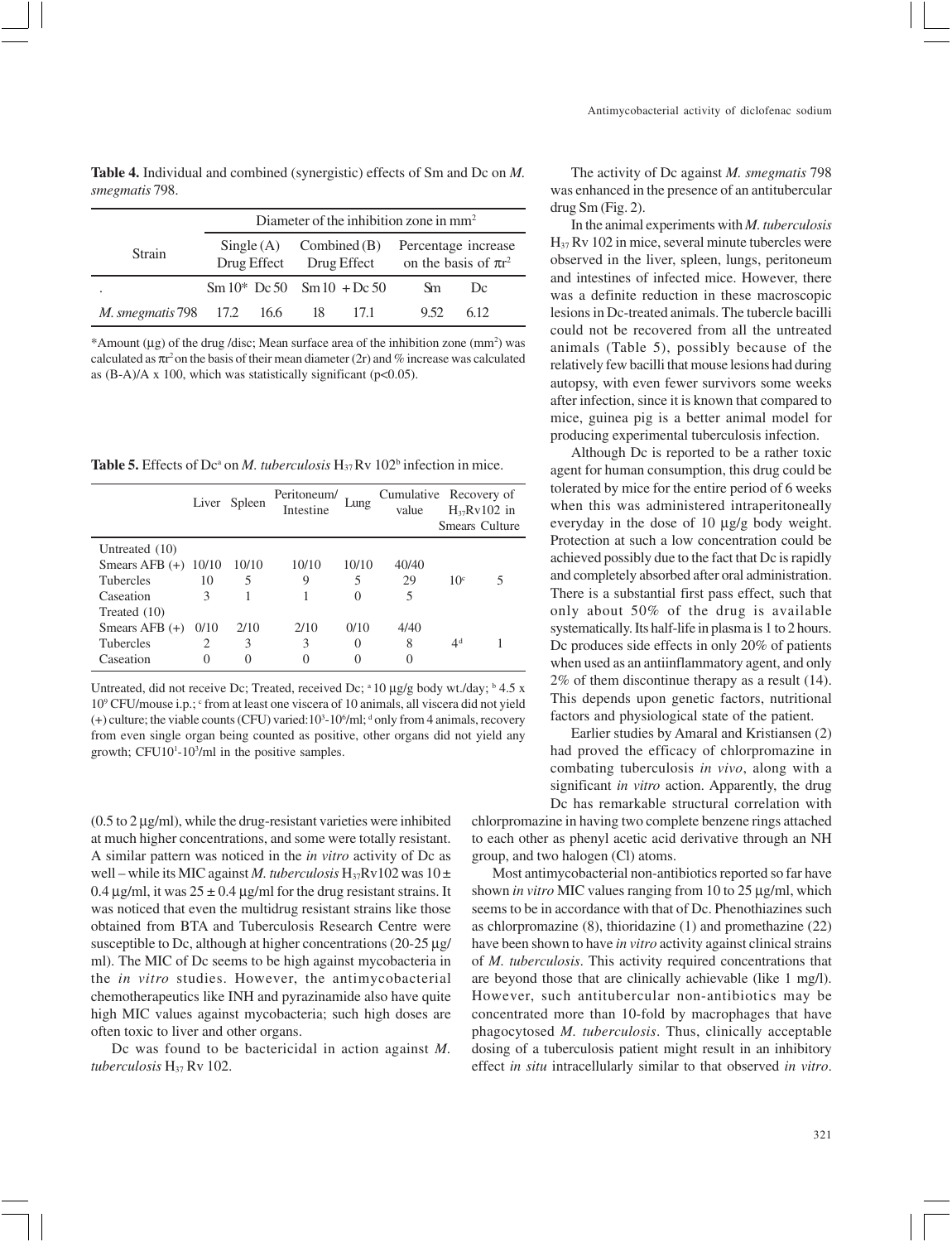This suggests that such drugs, including Dc, might be used as adjuvants to current regimens used for the management of freshly diagnosed tuberculosis.

An elaborate study on the effects of combination of Dc plus Sm proved synergism, which could be further substantiated by carrying out tests for FIC index. Both these drugs have been in use satisfactorily in clinical medicine with known toxicity limits. The combination of Sm-Dc may prove to be a breakthrough in the treatment of tuberculosis. Furthermore, in course of time, it may be possible to obtain compounds with much greater synergistic effect with the help of suitable structural modification, thereby making a new generation of potential non-antibiotic antitubercular drugs. The actual factors responsible for attributing antimycobacterial activity to Dc are yet to be ascertained. QSAR studies may reveal the actual moieties responsible for conferring antimycobacterial activity to Dc.

## **ACKNOWLEDGEMENTS**

We are grateful to All India Council for Technical Education (AICTE) for providing financial support for carrying out the work.

## **RESUMO**

# **Atividade antimicobacteriana do agente antiinflamatório diclofenac sódico e seu sinergismo com estreptomicina**

Diclofenac sódico, um agente antiinflamatório, mostrou ação inibitória marcante contra isolados clínicos de *Mycobacterium tuberculosis* sensíveis e resistentes à drogas, bem como contra outras micobactérias. A droga foi testada *in vitro* contra 45 cepas diferentes de micobactérias, sendo que a maioria foi inibida pela droga na concentração de 10-25 µg/ml. Quando testado *in vitro*, diclofenac injetado em ratos albinos da linhagem Swiss, na proporção de 10 µg/g de peso corporal, provocou proteção significativa dos animais desafiados com metade da dose letal de *M. tuberculosis*  $H_{37}$  Rv 102. De acordo com o teste  $\chi^2$ , os dados *in vivo* foram altamente significativos ( $p \leq 0.01$ ). Diclofenac foi posteriormente testado quanto ao sinergismo com a droga antimicobacteriana convencional estreptomicina, frente a *M. smegmatis* 798. Quando comparado aos seus efeitos individuais, o sinergismo foi estatisticamente significativo ( $p \leq$ 0,05). Através da análise checkerboard, o índice fracional de concentração inibitória para essa combinação foi 0,37, confirmando o sinergismo.

**Palavras-chave:** droga antiinflamatória, diclofenac sódico, atividade antimicobacteriana, estreptomicina, sinergismo, nãoantibiótico

#### **REFERENCES**

- 1. Amaral, L.; Kristiansen, J.E.; Abebe, L.S.; Millet, W. Inhibition of the respiration of multi-drug resistant clinical isolates of *Mycobacterium tuberculosis* by thioridazine: potential use for initial therapy of freshly diagnosed tuberculosis. *J. Antimicrob. Chemother*., 38:1049-1053, 1996.
- 2. Amaral, L.; Kristiansen, J.E. Phenothiazines. An alternative to conventional management of suspect multi-drug resistant tuberculosis. A call for studies. *Int. J. Antimicrob. Agents*, 14:173- 176, 2000.
- 3. Annadurai, S.; Basu, S.; Ray, S.; Dastidar, S.G.; Chakrabarty, A.N. Antimicrobial activity of the antiinflammatory agent diclofenac sodium. *Indian. J. Exp. Biol.*, 36:86-90, 1998.
- 4. Annadurai, S.; Guha-Thakurta, A.; Sa, B.; Dastidar, S.G.; Ray, R.; Chakrabarty, A.N. Experimental studies on synergism between aminoglycosides and the antimicrobial antiinflammatory agent diclofenac sodium. *J. Chemother.*, 14(1):47-53, 2002.
- 5. Antimicrobial Susceptibility Testing for *Mycobacterium tuberculosis*: Tentative standard document M24-T, Vol. 15, No.-16. National Committee for Clinical Laboratory Standards (NCCLS). December 1995.
- 6. Bhattacharya, G.K.; Johnson, R.A. *Statistical Concept and Methods.* John Wiley and Sons, New York, London, 1977, p.425.
- 7. Chakrabarty, A.N.; Bhattacharya, C.P.; Dastidar, S.G. Antimycobacterial activity of methdilazine (Md), an antimicrobic phenothiazine. *Acta Path. Microbiol. Immun. Scand.*, 101:449-454, 1993.
- 8. Crowle, A.J.; Douvas, G.S.; May, M.H. Chlorpromazine: a drug potentially useful for treating mycobacterial infections. *Chemother.*, 38:410-419, 1992.
- 9. Dastidar, S.G.; Basu, S.; Annadurai, S.; Chakrabarty, A.N. *In vitro* and *in vivo* antibacterial activity of the antiinflammatory agent diclofenac sodium. *In:* Recent advances in chemotherapy. Proceedings of the Eighteenth International Congress of Chemotherapy. Stockholm, Sweden, 1994, pp.339-340.
- 10. Dastidar, S.G.; Ganguly, K.; Chaudhuri, K.; Chakrabarty, A.N. The antibacterial action of diclofenac shown by inhibition of DNA synthesis. *Int. J. Antimicrob. Agents*, 14:249-251, 2000.
- 11. Dastidar, S.G.; Annadurai, S.; Kumar, A.K.; Dutta, N.K.; Chakrabarty, A.N. Evaluation of a synergistic combination between the nonantibiotic microbicides diclofenac and trifluoperazine. *Int. J. Antimicrob. Agents*, 21(6):601-603, 2003.
- 12. Dickinsion, J.M.; Mitchison, D.A. *In vitro* property of rifapentine (MDL 473) relevant to its use in the intermittent chemotherapy of tuberculosis. *Tubercule*, 113-118, 1987.
- 13. Fenner, F. The pathogenic behavior of *Mycobacterium ulcerans* and *Mycobacterium balnei* in the mouse and the developing chick embryo. *Amer. Rev. Tubercul.*, 73:650-660, 1956.
- 14. Goodman Gilman, A. *In*: Hardman, J.G.; Limbird, L.E. and Goodman Gilman, A. (Eds.). *Goodman and Gilman's The Pharmacological Basis of Therapeutics*. McGraw- Hill, New York, 2001, Vols. I and II.
- 15. International Union against Tuberculosis 1955 Year Book 1955. International Union against Tuberculosis, Paris, p.89.
- 16. Kirchner, O. Die Leistungsfahigkeit der Tiefenkultur des Tuberkelbazillus bei Verwendung besonders geeigneter flussiger Nahrboden. *Zentralblat fur Bakt.*, 124:403-413, 1932.
- 17. Kristiansen, J.E.; Vergman, B. Antibacterial effect of selected phenothiazines and thioxanthines on slow growing mycobacteria. *Acta Path. Microbiol. Immun. Scand.*, 94:393-398, 1986.
- 18. Kristiansen, J.E. The antimicrobial activity of non-antibiotics. *Acta Path. Microbiol. Scand.*, 100(Suppl.):7-19, 1992.
- 19. Krogstad, D.J.; Moellering, R.C. Jr. Combinations of antibiotics, mechanism of interaction against bacteria. *In*: Lorian, V. (ed). *Antibiotics in Laboratory Medicine*. Williams and Wilkins, Baltimore, 1980, pp.298-341.